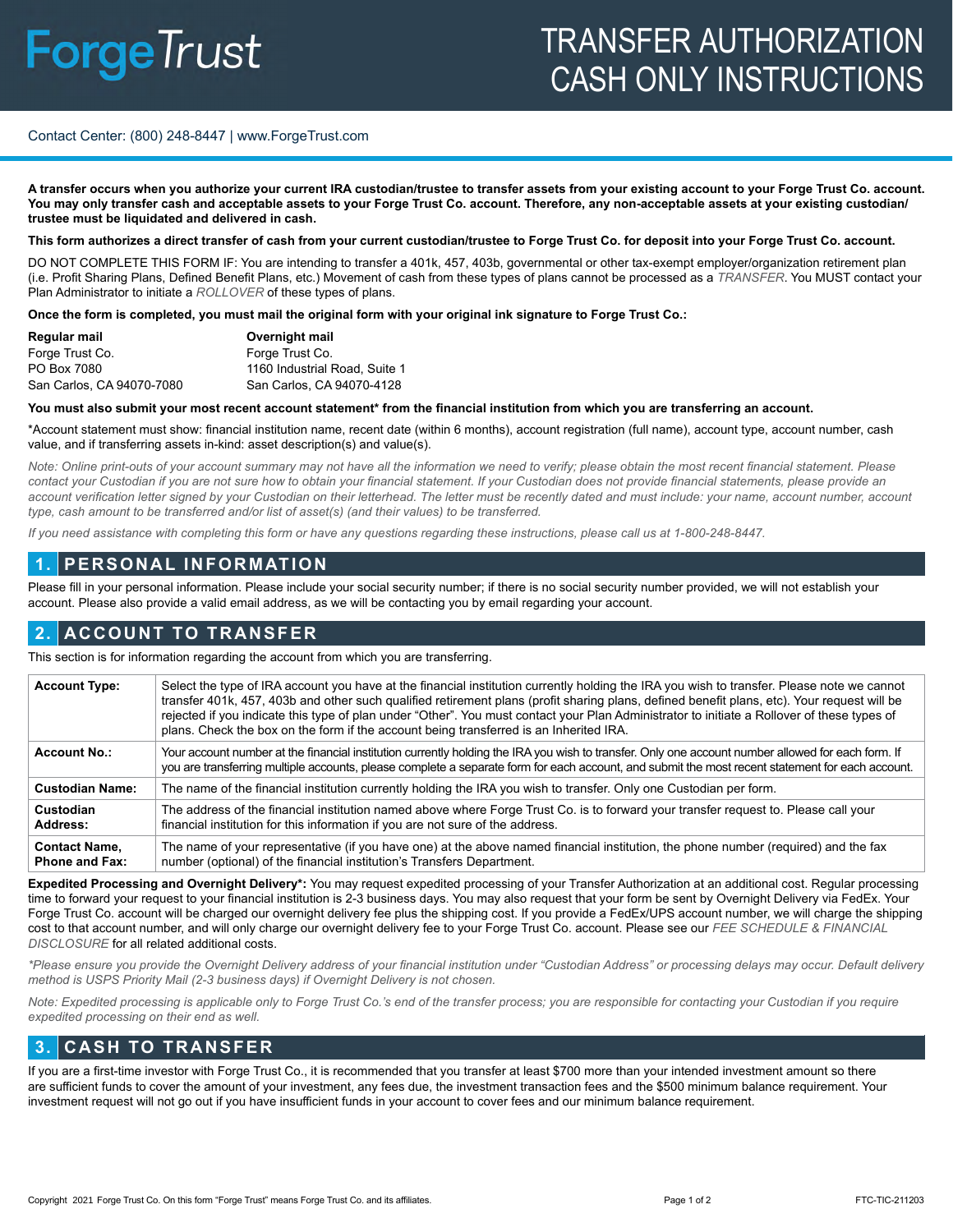#### To transfer cash:

You MUST provide your financial institution with **liquidation instructions** prior to submitting this request to Forge Trust Co. or delays will occur. All assets must be in a cash position ready to transfer. If you wish to transfer cash, select one of the following options:

- Transfer ALL available cash Choose this option to transfer all available cash from your account. Indicate whether the cash transfer is a"full" or "partial" transfer. Also indicate if the account should or should not be closed after your financial institution completes the transfer.
- Transfer EXACTLY Choose this option to transfer an exact amount. Remember to transfer enough for our fees and our minimum cash balance.

#### **4. DELIVERY INSTRUCTIONS FOR CUSTODIAN (If you do not choose an option, your financial institution will choose for you.)**

| Mail: | Select this option if you would like your financial institution to send Forge Trust Co. a check* and/or in-kind transfer documents by mail.                                                                                                                           |
|-------|-----------------------------------------------------------------------------------------------------------------------------------------------------------------------------------------------------------------------------------------------------------------------|
| Wire: | Select this option if you would like your financial institution to wire to Forge Trust Co. your funds. Please be advised that we charge an<br>incoming wire fee per wire. Please see our FEE SCHEDULE & FINANCIAL DISCLOSURE. We do not accept cash transfers by ACH/ |
|       | Direct Deposit.                                                                                                                                                                                                                                                       |

\*Forge Trust Co. has a check hold policy. Checks received from your financial institution will be posted to your account one business day after it is received, however the funds will be held for a maximum of 3 business days prior to becoming available. Please note that this hold period is subject to change without notice. If you are having funds wired, this policy does not apply; your funds will be available the day they post to your account.

### **5. PARTICIPANT AUTHORIZATION**

Please sign the line indicating "Participant Signature", and fill in the date you signed it.

# **6. FORGE TRUST CO.'S LETTER OF ACCEPTANCE**

This section is for Forge Trust Co. to complete. Do not complete this section.

#### Have you attached an account statement?

#### *Failure to submit a statement with your transfer authorization form will result in delays with processing your request.*

**Please attach all pages of our most recent account statement\* from the financial institution from which you are transferring.**

**\*Account statement must provide:** financial institution name, recent date (within 6 months), account registration (full name), account type, account number, cash value, and if transferring assets in-kind: asset description(s) and value(s).

*Note: Online print-outs of your account summary may not have all the information we need to verify; please obtain the most recent financial statement. Please*  contact your Custodian if you are not sure how to obtain your financial statement. If your Custodian does not provide financial statements, please provide an account verification letter signed by your Custodian on their letterhead. The letter must be recently dated and include: your name, account number, account type, *cash amount to be transferred list of asset(s), and their values to be transferred.*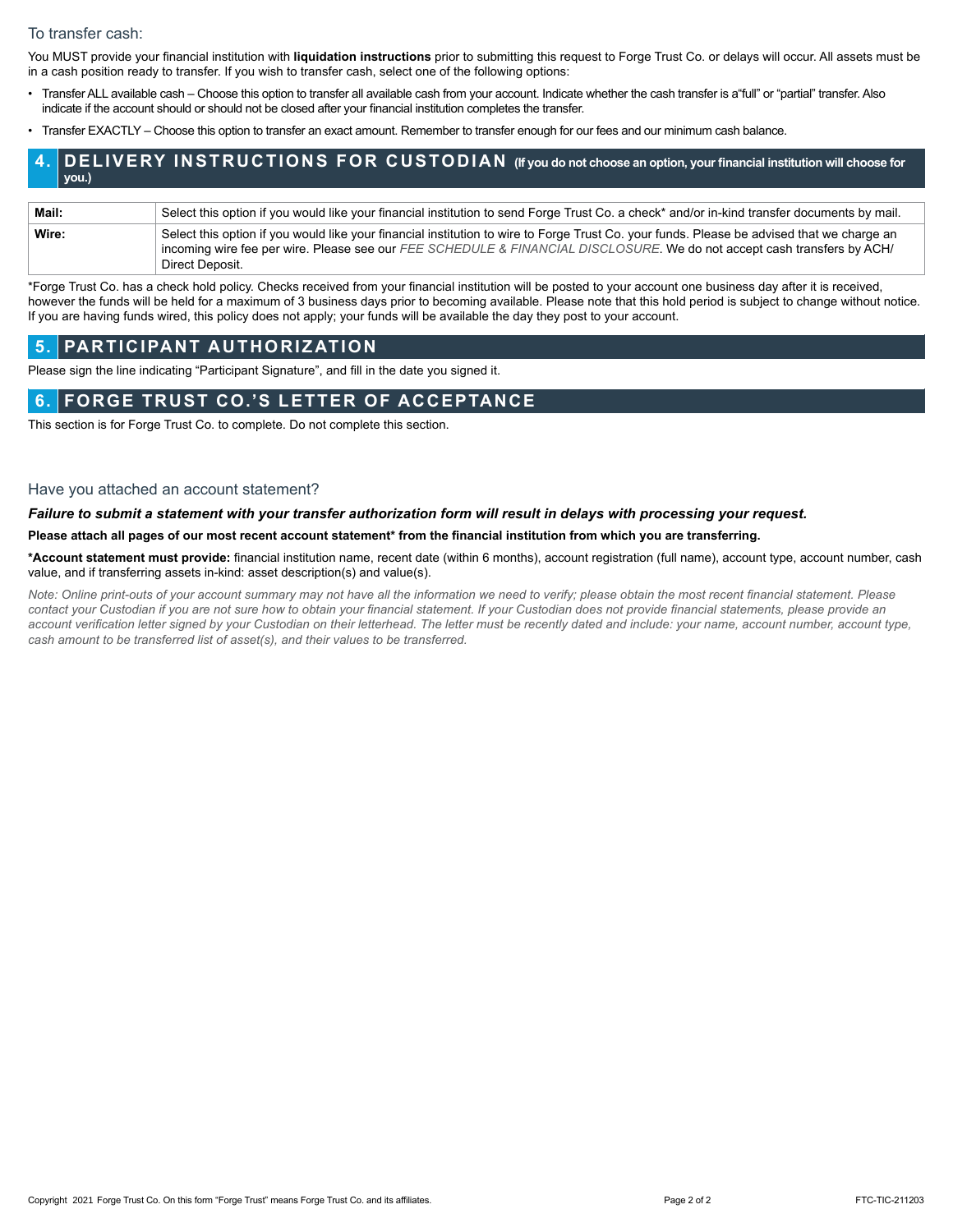# **ForgeTrust**

# TRANSFER AUTHORIZATION CASH ONLY

#### Contact Center: (800) 248-8447 | www.ForgeTrust.com

驟

**DO NOT use this form if: You are intending to rollover a 401k, 457, 403b, governmental or other tax-exempt employer/organization retirement plan (i.e. Profit Sharing Plans, Defined Benefit Plans, etc.) Movement of assets from these types of plans cannot be processed as a TRANSFER. You MUST contact your Plan Administrator to initiate a ROLLOVER of these types of plans.** *You must also attach all pages of a recent account statement.*

# **1. PERSONAL INFORMATION (\*required field)**

| Should Forge Trust Co. need<br>to contact you in regards to |       | First Name*           | Middle Name                      | Last Name*                  |
|-------------------------------------------------------------|-------|-----------------------|----------------------------------|-----------------------------|
| this request, your preferred<br>method of contact is:       |       | <b>Account Number</b> | Social Security Number*          | Date of Birth* (MM/DD/YYYY) |
|                                                             | Email |                       |                                  |                             |
| <b>Primary Phone</b>                                        |       | Phone* XXX-XXX-XXXX   | Email (Your personal email only) |                             |

# **2. ACCOUNT TO TRANSFER**

| Read the instruction sheet<br>prior to checking these boxes.<br>In checking either of these<br>boxes, you acknowledge | Forge Trust Co. Account Type (select one below):<br>Check this box if this is an inherited account                                                                                                                                         |                                            |                          |                                                                                                                |  |
|-----------------------------------------------------------------------------------------------------------------------|--------------------------------------------------------------------------------------------------------------------------------------------------------------------------------------------------------------------------------------------|--------------------------------------------|--------------------------|----------------------------------------------------------------------------------------------------------------|--|
| and accept the terms and fees<br>associated with these services.                                                      | <b>Traditional IRA</b>                                                                                                                                                                                                                     | Roth IRA                                   |                          | <b>SEP IRA</b>                                                                                                 |  |
| Check this box if you<br>would like your request<br><b>EXPEDITED</b>                                                  | <b>SIMPLE IRA</b>                                                                                                                                                                                                                          | <b>Coverdell Education Savings Account</b> |                          | Other*:                                                                                                        |  |
| Check this box<br>if you would like<br>Forge Trust Co. to<br>forward this request                                     | Delivery Custodian Account Type (select one below):<br>Check this box if this is an inherited account                                                                                                                                      |                                            | your request without it. | You MUST submit a copy of your most recent statement<br>from the Custodian you list below. We will NOT process |  |
| to your Custodian<br>by OVERNIGHT<br>DELIVERY**                                                                       | Traditional IRA                                                                                                                                                                                                                            | Roth IRA                                   |                          | <b>SEP IRA</b>                                                                                                 |  |
| **Charge cost to FedEx                                                                                                | SIMPLE IRA                                                                                                                                                                                                                                 | Coverdell Education Savings Account        |                          | Other*:                                                                                                        |  |
| Account #:                                                                                                            |                                                                                                                                                                                                                                            |                                            |                          |                                                                                                                |  |
| If no account # is provided.<br>it will be charged to your IRA                                                        | * You may not TRANSFER a 401k, 457, 403b, profit sharing plan, defined benefit plan, Keogh, or other similar qualified retire-<br>ment plan. Please read the Instruction Sheet for more information or call (800) 248-8447 for assistance. |                                            |                          |                                                                                                                |  |
| Account.                                                                                                              | Account Number (one per form)                                                                                                                                                                                                              |                                            | <b>Custodian Name</b>    |                                                                                                                |  |
|                                                                                                                       | <b>Custodian Address</b>                                                                                                                                                                                                                   |                                            |                          |                                                                                                                |  |
|                                                                                                                       | City                                                                                                                                                                                                                                       |                                            | State/Province           | Zip/Postal Code                                                                                                |  |
| Contact Phone XXX-XXX-XXXX<br>Contact Name or Attention To (optional)                                                 |                                                                                                                                                                                                                                            |                                            | Contact Fax (optional)   |                                                                                                                |  |
| <b>CASH TO TRANSFER</b><br>3 <sub>1</sub>                                                                             | If you are transferring CASH you MUST provide your financial institution with appropriate LIQUIDATION INSTRUICTIONS                                                                                                                        |                                            |                          |                                                                                                                |  |

**If you are transferring CASH, you MUST provide your financial institution with appropriate LIQUIDATION INSTRUCTIONS prior to submitting this form to Forge Trust Co. unless your custodian will liquidate upon receipt of our request.**

| Transfer ALL available cash* | SELECT ONE: This is a<br>Full Transfer (This will close my account) (<br>Partial Transfer (This account will remain open)                                                           |  |  |
|------------------------------|-------------------------------------------------------------------------------------------------------------------------------------------------------------------------------------|--|--|
| Transfer EXACTLY*: \$        | <sup>*</sup> By selecting this option, I confirm that I have provided my<br>financial institution with liquidation instructions prior to<br>submitting this form to Forge Trust Co. |  |  |